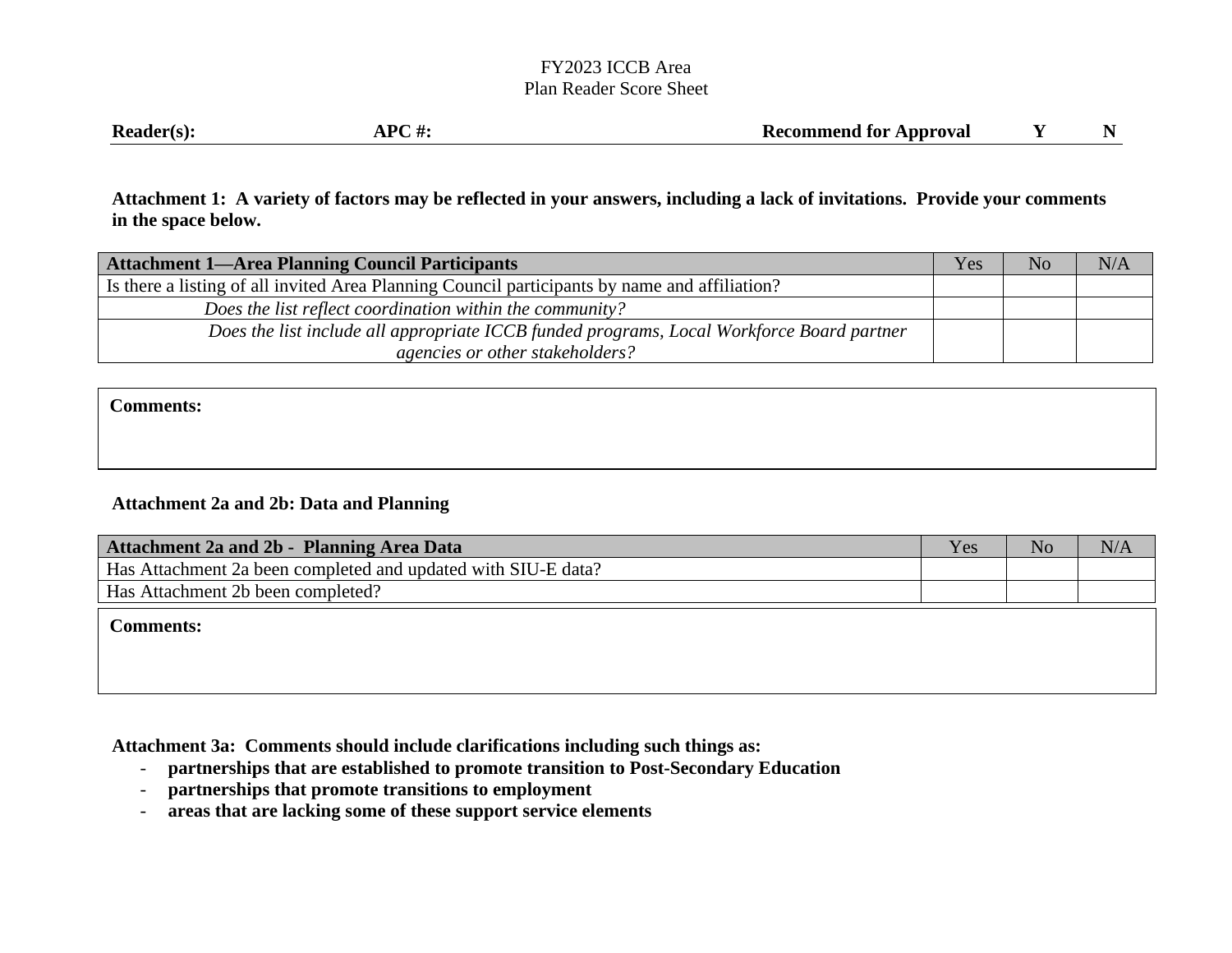| <b>Attachment 3a— Local Workforce Board Partnerships</b>                                 | Yes | N <sub>0</sub> | N/A |
|------------------------------------------------------------------------------------------|-----|----------------|-----|
| The APC listed specific wraparound services provided by LWIB partners in the APC.        |     |                |     |
| Specific services are identified for students transitioning to Post-Secondary Education? |     |                |     |
| Specific services are identified for students transitioning to Employment?               |     |                |     |
| Wraparound services are available from each WIOA Core Partner for students in the APC?   |     |                |     |
| Wraparound services are available from WIOA Required Partners for students in the APC?   |     |                |     |
| Wraparound services address specific needs in area?                                      |     |                |     |

**Comments:** 

### **Attachment 3b:**

| Attachment 3b— Partnerships within the APC to support Bridge / Integrated Education and Training      | Yes. | N <sub>0</sub> | N/A |
|-------------------------------------------------------------------------------------------------------|------|----------------|-----|
| The APC identified Partnerships within the APC to support IET students.                               |      |                |     |
| Partnerships are identified within the APC to support IET students?                                   |      |                |     |
| Supports are identified for students entering Post-Secondary Education, Training, or Employment?      |      |                |     |
| The APC identified Pathways for students Entering Post-Secondary Education, Training, and Employment? |      |                |     |
| Specific Career Clusters are identified?                                                              |      |                |     |
| Specific Certifications are identified?                                                               |      |                |     |
| Transition activities are listed?                                                                     |      |                |     |
| Partnership needs have been identified but not addressed?                                             |      |                |     |
|                                                                                                       |      |                |     |

**Comments:** 

# **Attachment 4a: Answering yes or no to questions is not a judgment of appropriateness or correctness.**

| <b>Attachment 4a—WIOA Narrative</b>                                                                   | Yes | N <sub>o</sub> | N/A |
|-------------------------------------------------------------------------------------------------------|-----|----------------|-----|
| The APC identified Adult Education representative on Local Workforce Investment Board.                |     |                |     |
| The APC identified other agencies from the APC that participate in LWIB meetings.                     |     |                |     |
| The APC specified how coordination between the APC and the LWIB has been achieved and how this aligns |     |                |     |
| with State, Regional and Local plans.                                                                 |     |                |     |
| Coordination between APC and LWIB addressed?                                                          |     |                |     |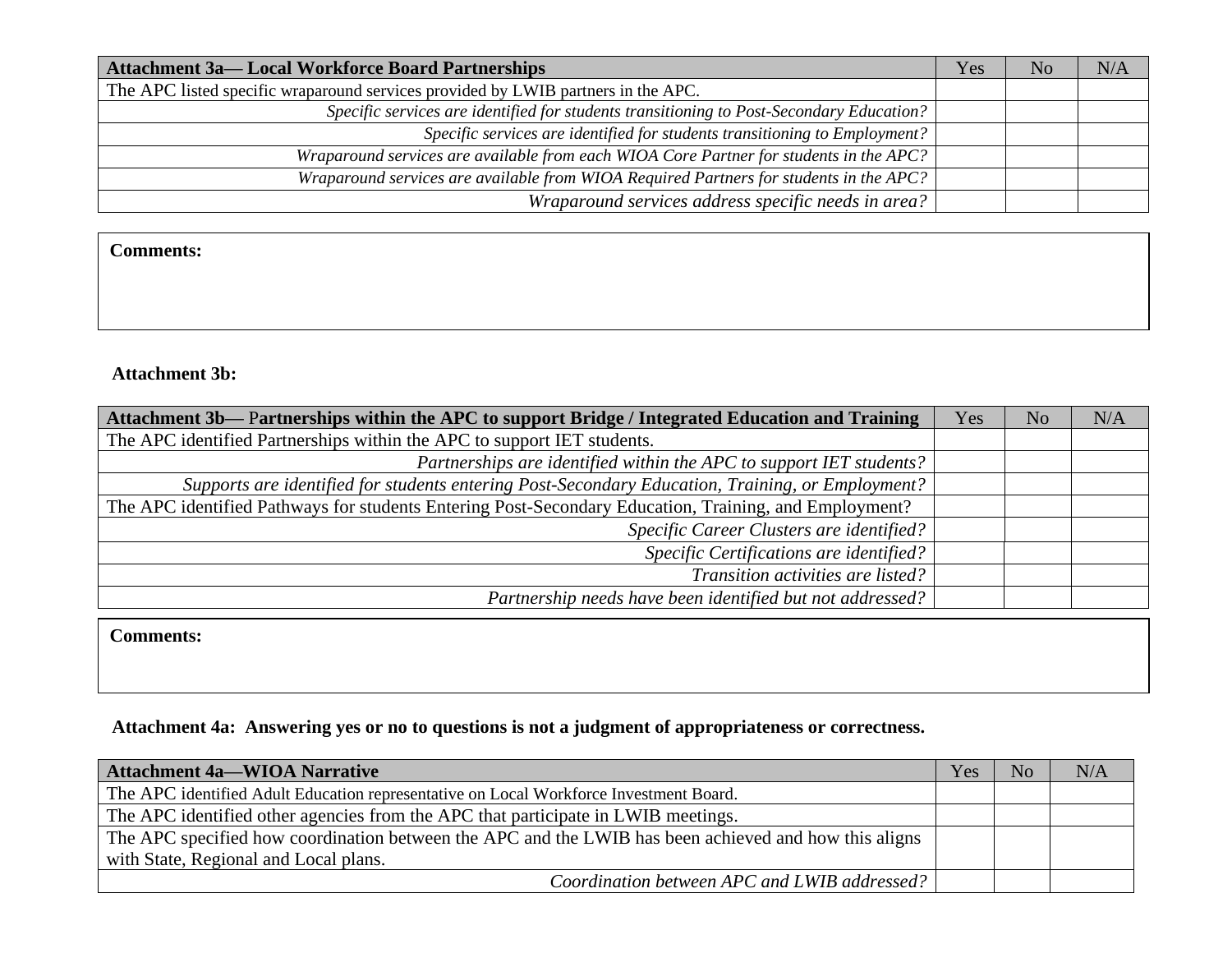|                                                                       | Alignment to Regional Plan addressed?      |  |  |
|-----------------------------------------------------------------------|--------------------------------------------|--|--|
|                                                                       | Alignment to State Plan addressed?         |  |  |
| All providers in the area are included in the transition's narrative. |                                            |  |  |
|                                                                       | Coordination within the APC was specified? |  |  |
| <b>Comments:</b>                                                      |                                            |  |  |

### **Attachment 4b: No comments necessary**

| <b>Attachment 4b—LWIB Communication Plan</b>                                                              | Yes | No. | N/A |
|-----------------------------------------------------------------------------------------------------------|-----|-----|-----|
| The APC has described ways gaps in services are identified and addressed in the APC area.                 |     |     |     |
| Process for ensuring non-duplication of services is described in the narrative.                           |     |     |     |
| Method for coordination of resources to maximize effective delivery of service throughout the APC and     |     |     |     |
| across LWIB partners is described.                                                                        |     |     |     |
| Strategies used for recruitment of target populations on Attachment 2a are discussed.                     |     |     |     |
| Services offered meet the identified needs of students at all Educational Functioning Levels in the APC / |     |     |     |
| Local Workforce Innovation Area.                                                                          |     |     |     |

#### **Attachment 5:**

| <b>Attachment 5-MAP</b>                                                                 |  |
|-----------------------------------------------------------------------------------------|--|
| Has the APC provided a detailed map?                                                    |  |
| Service sites are identified with a legend indicating the service provider at the site. |  |

**Comments:** 

## **Attachment 6: Please be sure to address the duplication of services and / or the lack of services based upon demographic info**

| <b>Attachment 6—APC Sites and Services Plan</b>                                                           | Yes | No |
|-----------------------------------------------------------------------------------------------------------|-----|----|
| All agencies providing adult education services within the APC are indicated.                             |     |    |
| Subgrantees are indicated as appropriate.                                                                 |     |    |
| It has been indicated if a site is funded by AEL dollars or with other sources of funding.                |     |    |
| The estimated number of students and services provided at each site with ICCB funding has been indicated. |     |    |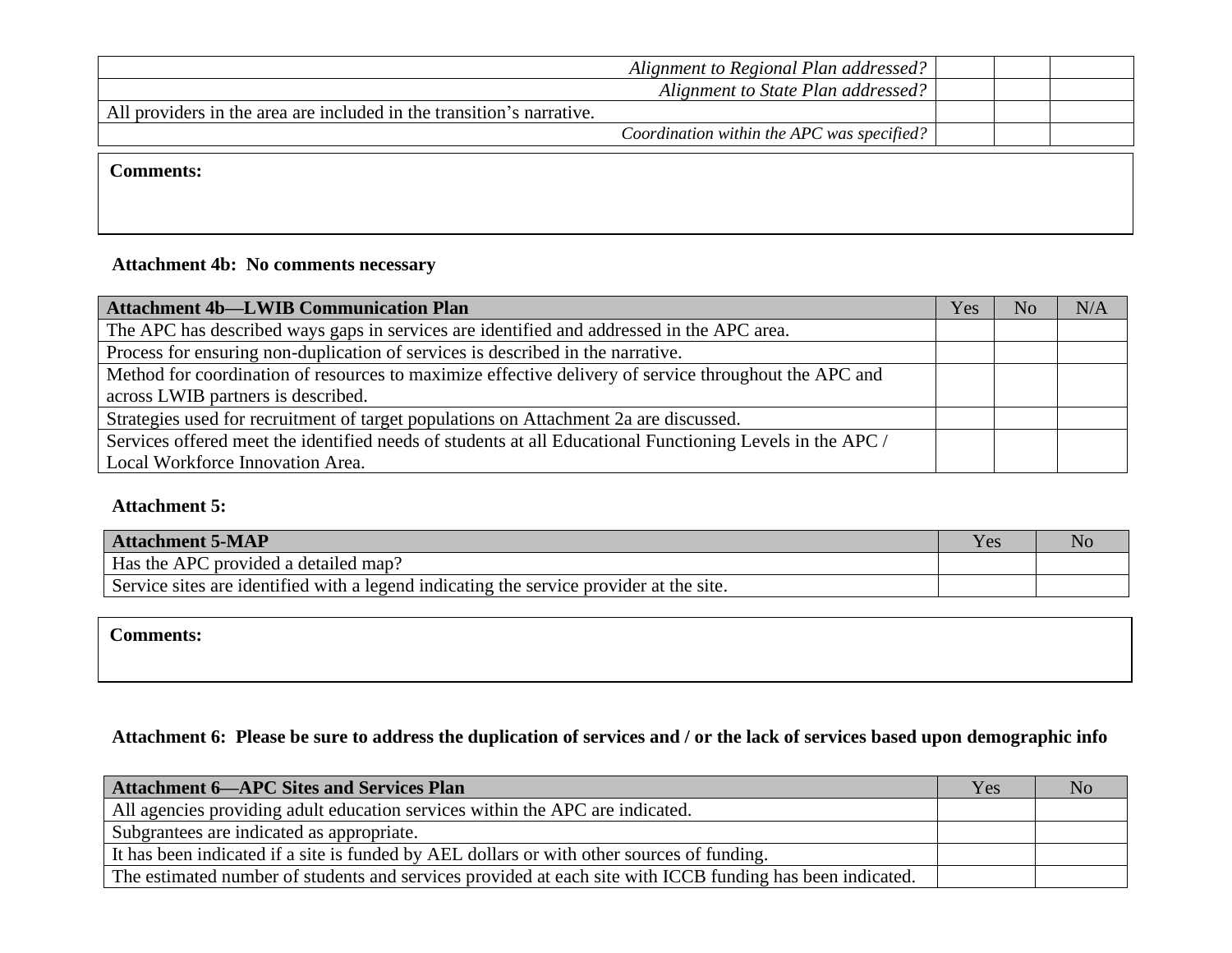| The estimated number of students and services provided at each site with other funding has been indicated. |     |                |
|------------------------------------------------------------------------------------------------------------|-----|----------------|
| Check all that apply. The APC provides:                                                                    | Yes | N <sub>o</sub> |
| ABE/Literacy                                                                                               |     |                |
| <b>ASE/HSE</b>                                                                                             |     |                |
| <b>ESL/ELA</b>                                                                                             |     |                |
| IEL/CE                                                                                                     |     |                |
| <b>HSCR</b>                                                                                                |     |                |
| <b>VOC</b>                                                                                                 |     |                |
| Employability Skills                                                                                       |     |                |
| Foreign Language HSE                                                                                       |     |                |
| Citizenship                                                                                                |     |                |
| Family Literacy/ Parenting                                                                                 |     |                |
| Volunteer Literacy                                                                                         |     |                |
| Workplace Literacy                                                                                         |     |                |
| Counseling/Guidance                                                                                        |     |                |
| <b>Workforce Preparation</b>                                                                               |     |                |
| <b>Transition Services</b>                                                                                 |     |                |
| Childcare                                                                                                  |     |                |
| Transportation                                                                                             |     |                |
| Apprenticeship / Pre -Apprenticeship                                                                       |     |                |
| <b>Bridge Programming</b>                                                                                  |     |                |
| $I\!E\!T$                                                                                                  |     |                |
| Estimated # of students funded with ICCB funds                                                             |     |                |
| Overall FY22 projected # of students served including other funds                                          |     |                |
| Total # of Sites within the APC                                                                            |     |                |

**Comments:** 

# **Attachment 6a: Please be sure to address the duplication of services and / or the lack of services based upon demographic info**

| <b>Attachment 6a— One Stop Sites and Services Plan</b>                                  | Yes | NO. |
|-----------------------------------------------------------------------------------------|-----|-----|
| The LWIB number along with the address of the LWIB One-Stop is provided.                |     |     |
| The One-Stop location has Title II representation.                                      |     |     |
| All agencies providing adult education services at the One-Stop location are indicated. |     |     |
| Subcontractors are indicated as appropriate                                             |     |     |